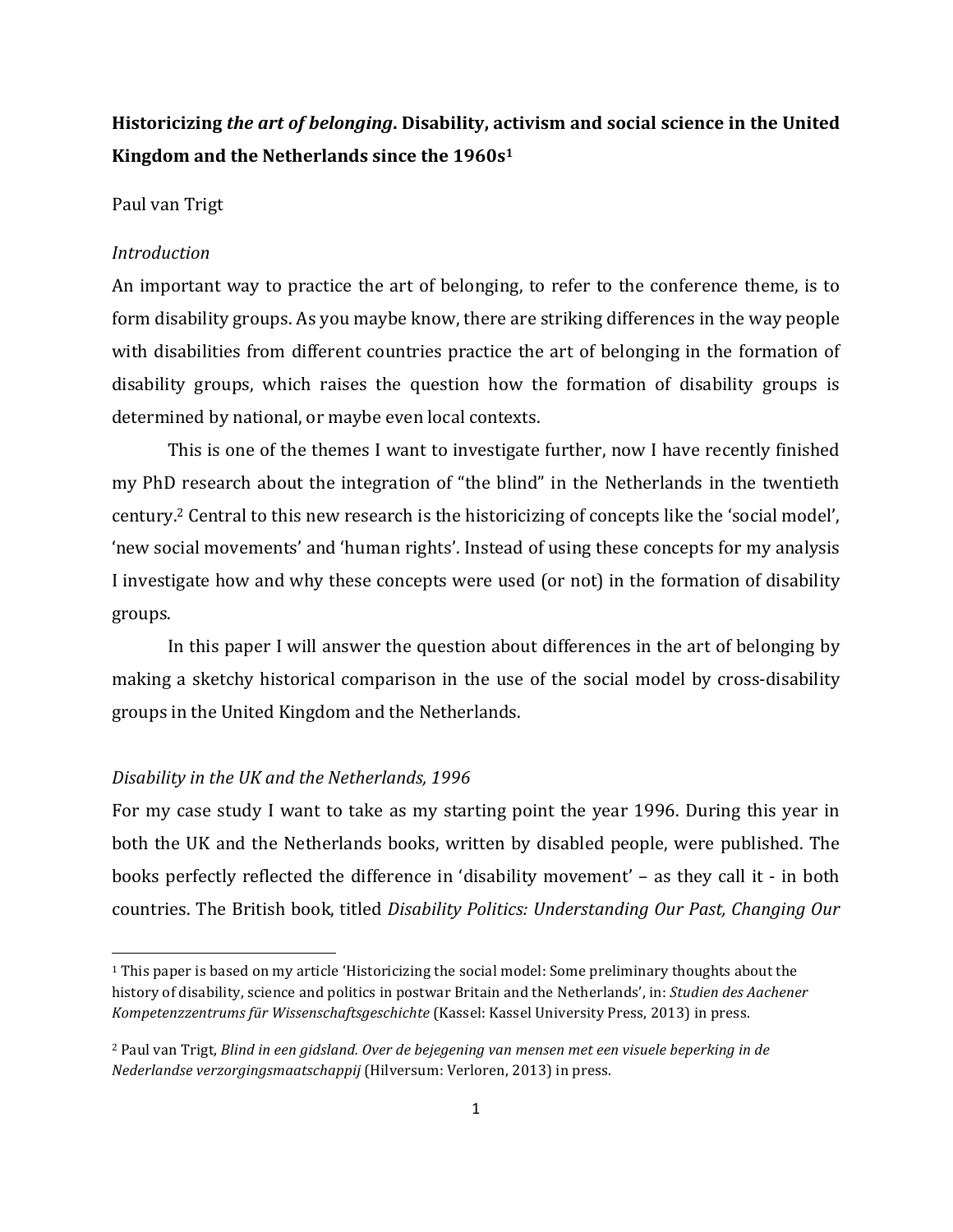*Future*, is written by Jane Campbell and Mike Oliver. The authors consider the history and future of the disability movement on the basis of interviews with disability activists. The origins of the movement were seen in the 1960s 'with the coming of the 'age of affluence', when disabled people began to organize themselves around issues of income, employment, rights and community living  $(...)$  in order to secure a reasonable standard of life'.<sup>3</sup> In the 1980s a transformation took place in 'our understanding of disability'.<sup>4</sup> Thanks to 'new social movements', disabled people began to 'recognize that the problem of disability is externally located and that our exclusion from society is a human rights issue'.<sup>5</sup> In the 1980s the British Council of Disabled People was set up and, something that was very important to the authors and interviewees, it 'took on board the social interpretation of disability'.<sup>6</sup> To quote one of the activists: 'I think the thing that started to make it clearer was the total acceptance of the social model as being the core of the movement, which it soon became. It was something that people could then adopt and feel part of. In contrast to disability being individual limitation or loss, disabled people themselves redefine 'the problem of disability as the product of a disabling society'.<sup>7</sup> To quote again one of the activists: 'the social model was an immense liberation to me'. What became clear from this book was that the social model of disability, as it was developed in 1980s, was seen as the fundamental principle of the movement and midway through the 1990s it was still the guiding principle, although this was contested.

The Dutch book, titled *Trots* en *Treurnis* [*Pride and sadness. Disabled in the Netherlands*], gives a very different picture.<sup>8</sup> It was presented as the first book written almost entirely by disabled people and the first book from the social perspective on disability. There is not a lot of history in the book, simply because there is not a movement to write a history about, although there were a lot of small self-advocate associations. In the book the social model of disability was presented as a new and important perspective for

<u> 1989 - Johann Stein, fransk politiker (d. 1989)</u>

<sup>&</sup>lt;sup>3</sup> Jane Campbell and Mike Oliver, *Disability politics: understanding our past, changing our future* (London: Routledge, 1996), 19, 60.

<sup>4</sup> Campbell and Oliver, *Disability*, 19.

<sup>&</sup>lt;sup>5</sup> Ibidem, 62.

 $6$  Ibidem, 80.

<sup>&</sup>lt;sup>7</sup> Ibidem, 103, 105.

<sup>&</sup>lt;sup>8</sup> Agnes van Wijnen, Yolan Koster-Dreese and Arko Oderwald, ed., *Trots en treurnis. Gehandicapt in Nederland* (Amsterdam: Babylon-De Geus, 1996).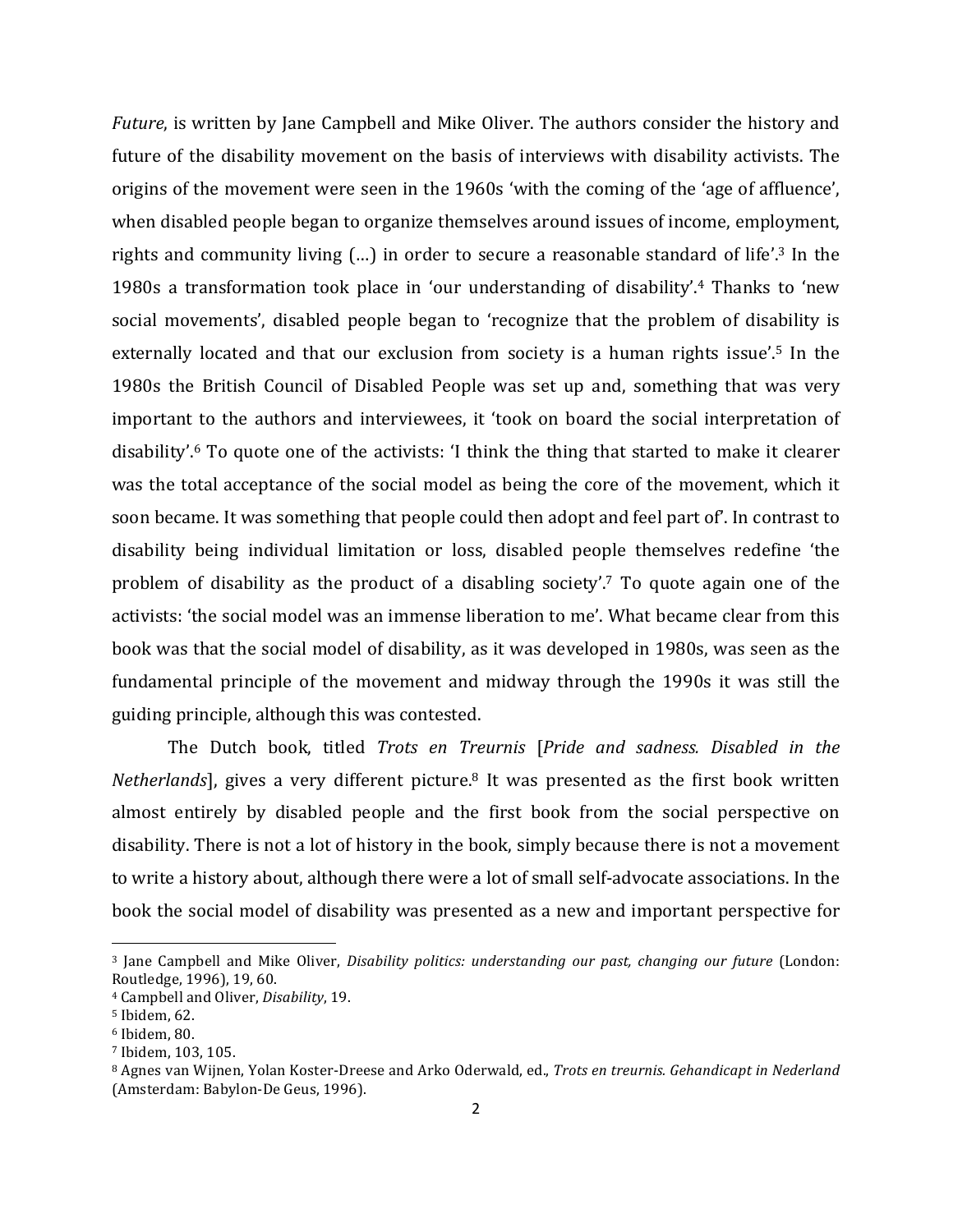Dutch people with disabilities. But when we have a closer look at the content, the social model was not a guiding principle as it was in the UK. In the first place there was a lot of attention paid to the body in the Dutch book. That is striking in comparison to the British ignorance of the body. Disability activists in the UK tended for a long time to give little attention to the body in their struggle for equality. The model presupposed a distinction between impairment, the body, and disability, a social construction. In the social model the emphasis was not laid on impairment as a medical deficit, but on disability, because the latter concept was constructed and had the opportunity to change. In the struggle for the same rights and the fight against discrimination and exclusion, it was helpful to emphasize the possibility of deconstructing and reconstructing disability.<sup>9</sup> In the Dutch book another strategy was found, namely stressing the importance of difference made by the body.

Secondly, in the Dutch book disability was still seen by some contributors as a welfare and social security issue. The perspective of civil rights and of identity politics was presented in the book by authors from abroad; by Theresia Degener from Germany and Vic Finkelstein from the UK. In the book it is acknowledged that the perspectives of the social model and civil rights are new in the Dutch situation, but a real awareness of the importance of the changes disability movements abroad had made, namely from social security to civil rights, was absent.

The different content of these two books raises the question of how we can explain the difference in the application of the social model.

## *Two histories of the social model*

<u> 1989 - Johann Stein, fransk politiker (d. 1989)</u>

If we interpret the emergence of the concept in terms of science, the social model must be seen as an alternative to the medical model. Or to formulate it slightly differently: a social scientist's model with which disabled people can fight the power of medicine and the power of medical doctors. In the British context this is an important observation. In the postwar system of social security in the UK, doctors had a lot of power in defining who was work-disabled and who not, and, as a consequence, in defining the social situation of disabled people. Also the practice of rehabilitation, developed in particular in order to get

<sup>&</sup>lt;sup>9</sup> Bill Hughes, "Disability and the body", in *Disability studies today*, ed. Colin Barnes, Mike Oliver and Len Barton (Cambridge: Polity, 2002), 58-76.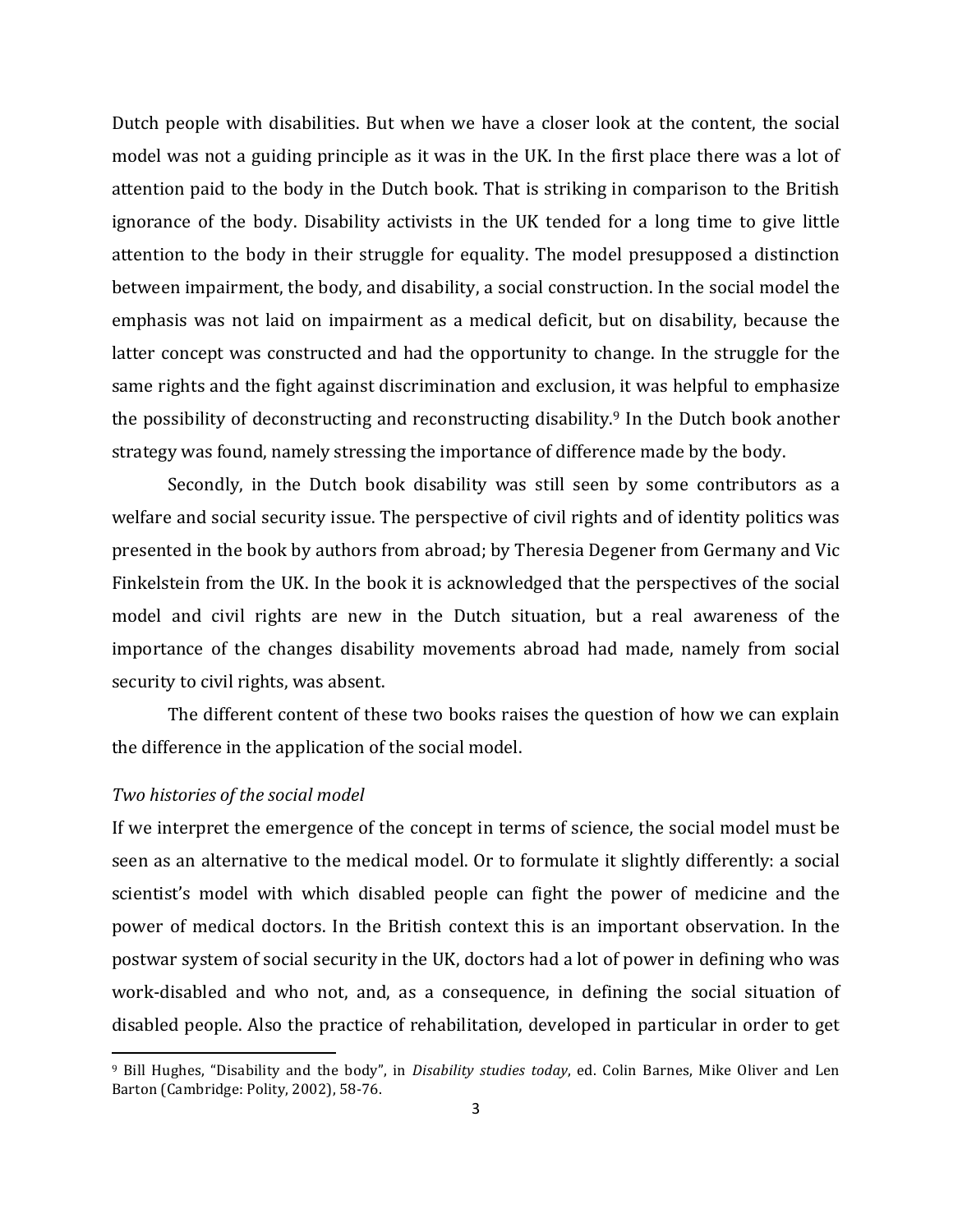disabled veterans back to work, was a medical practice.<sup>10</sup> So medicine was very important in the inclusion and exclusion of disabled people in society. The social model was therefore so powerful because it was an alternative to the dominant medical view of disability. To a certain extent this seems self-evident: of course medicine was dominating disability, but if we have a look at the Dutch situation a different picture emerges.

The book *Pride and sadness* is, as far as I can see, right in claiming to be the first book in which disabled people themselves have put forward the social model. However, the opposition to the medical model and the conviction that a radical change of society towards disability was required were not new. These views had already been put forward by the representatives of counter cultures in the 1970s, but rarely by disabled people themselves.<sup>11</sup> Human and behavioral scientists, like psychologists, were very influential in this respect, and, more generally, this group of scientists, the so-called 'interior designers of the welfare state', can be seen as very important in determining the place of disabled people in society.<sup>12</sup> Let me explain that a little bit more: the Dutch welfare state was, especially in comparison to the UK, built up relatively late but in a very extensive manner. Besides guaranteeing an income for every citizen, a lot of money was invested in social work, the immaterial side of the welfare state. Rehabilitation or reintegration for example was, as Marcel Hoogenboom argued, 'characterized by a strong emphasis on social engineering, that is on the reintegration of disabled people into society rather than into the labour market'.<sup>13</sup> Because of the extensive material facilities and the lack of rehabilitation

<u> 1989 - Johann Stein, fransk politiker (d. 1989)</u>

<sup>&</sup>lt;sup>10</sup> Julie Anderson, 'The Soul of a Nation' The Second World War, Bodies and Rehabilitation in Britain (Manchester: Manchester University Press, 2011); Anne Borsay, *Disability and social policy in Britain since* 1750: a history of exclusion (Basingstoke: Palgrave Macmillan, 2005).

<sup>&</sup>lt;sup>11</sup> Evelien Tonkens, *Zelfontplooiingsregime, de actualiteit van Dennendal en de jaren zestig* (Amsterdam: Bert Bakker, 1999).

<sup>&</sup>lt;sup>12</sup> Ido Weijers, *Terug naar het behouden huis. Romanschrijvers en wetenschappers in de jaren vijftig* (Amsterdam: SUA, 1991); Ido de Haan and James Kennedy, "Progress, Patients, Professionals and the Psyche. Comments on Cultures of Psychiatry and Mental Health Care in the Twentieth Century", in *Psychiatric cultures compared. Psychiatry and mental health care in the twentieth century: comparisons and approaches*, ed. Marijke Gijswijt-Hofstra, Harry Oosterhuis, Joost Vijselaar, Hugh Freeman (Amsterdam: Amsterdam University Press, 2005), 424-437.

<sup>&</sup>lt;sup>13</sup> Marcel Hoogenboom, "The Netherlands: Two Tiers for All", in *Regulating the Risk of Unemployment. National Adaptations to Post-Industrial Labour Markets in Europe*, ed. J. Clasen and D. Clegg (Oxford: Oxford University Press, 2011), 75-99: 95. Cf. Kees van Kersbergen, "Religion and the Welfare State in the Netherlands", in*Religion, class coalitions and welfare states*, ed. Kees van Kersbergen and Phillip Manow (Cambridge: Cambridge University Press, 2009), 119-145.